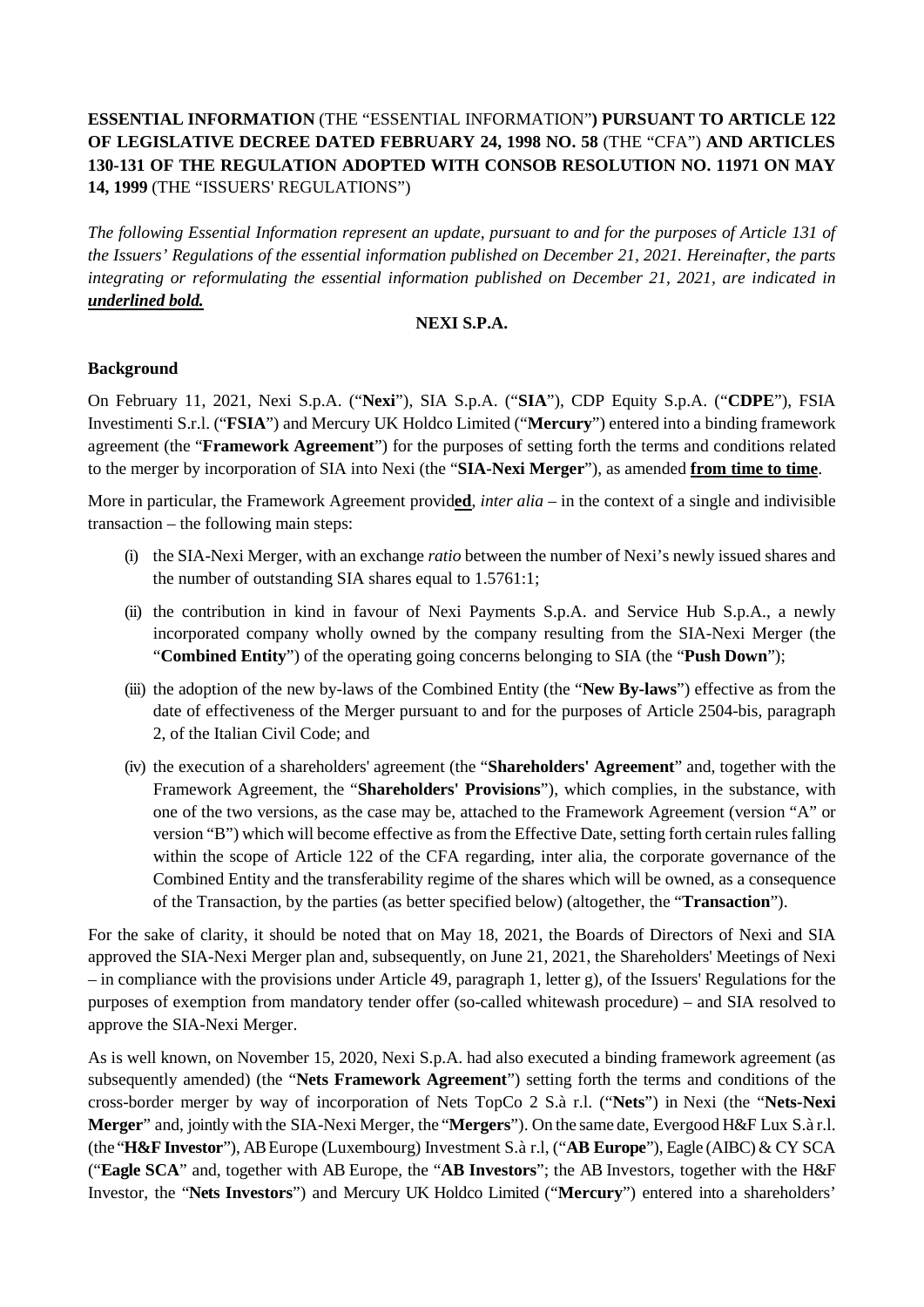agreement, governed by English law, aimed at, *inter alia*, regulating, in the context of the Nets-Nexi Merger, the governance of Nexi and the limitationsto the transferability of Nexi's shares (as subsequently amended) which has been disclosed in accordance with the applicable legislative and regulatory provisions (the "**Nets Shareholders' Agreement**").

For the sake of completeness, please note that, while the SIA-Nexi Merger procedure was in progress, the  $FSIA$  Reorganisation<sup>1</sup> has been resolved to be implemented through the partial non-proportional demerger of FSIA in favour of PSIA S.r.l. ("**PSIA**"), a company wholly owned by Poste Italiane (which holds 30% of FSIA). Please note that, on May 19, 2021, CDPE, FSIA and Poste Italiane entered into a demerger agreement (the "**Demerger Agreement**"), to which PSIA subsequently adhered, setting forth the terms, conditions and procedures to implement the demerger itself, providing, *inter alia*, certain shareholders' provisions which fall within the scope of Article 122 of the CFA and which have been disclosed to CONSOB and the market. The demerger deed has been executed on October 18, 2021, and the demerger will become effective on the Effective Date (as defined below), even though it will occur immediately prior to the effectiveness of the SIA-Nexi Merger. Upon completion of the demerger, FSI **has become** the sole shareholder of FSIA, which**, following the effectiveness of the SIA-Nexi Merger**, **has** as its sole asset a stake **in Nexi's** share capital, and (ii) Poste Italiane **has become** the sole shareholder of PSIA, which**, following the effectiveness of the SIA-Nexi Merger**, in turn, **has** as its sole asset a stake **in Nexi's** share capital.

Furthermore, please note that on June 30, 2021, all the conditions precedent provided for in the Nets Framework Agreement were fulfilled and, consequently, on July 1<sup>st</sup>, 2021, the Nets-Nexi Merger became effective and therefore on December 16, 2021, CDPE, FSIA, Mercury and the Nets Investors executed the A Agreement, which, on the same date, has also been executed by PSIA, as a result of the FSIA Reorganisation, and by Poste Italiane (for the sole purpose of undertaking the obligation not to transfer the shares held in PSIA).

**On** December 16, 2021, Nexi and SIA executed the SIA-Nexi Merger deed, the effectiveness of which**, subject to the approval by CONSOB of the prospectus for the admission to listing on the Euronext Milan market of the shares to be assigned in exchange to the shareholders of SIA in the context of the SIA-Nexi Merger which has been obtained on December 22, 2021, occurred on 23:59 of December 31, 2021** (the "**Effective Date**"). On such date, no. 270,054,060 ordinary shares of Nexi **have been therefore** assigned to the shareholders of SIA (including CDPE, FSIA and PSIA) – at the service of the exchange – without prejudice to any necessary rounding off that may be required for mathematical balancing. **Still on December 16, 2021,** CDPE, FSIA, Mercury and the Nets Investors executed version "A" of the Shareholders' Agreement – which was also executed by PSIA, as a result of the FSIA Reorganisation, and by Poste Italiane (for the sole purpose of undertaking the obligation not to transfer the shares held in PSIA) – in a version which has been agreed and amended in writing between the Parties and which **has become** effective on the Effective Date.

On the Effective Date of the SIA-Nexi Merger, **all the shares** held by **Mercury,** CDPE, FSIA and also the Nexi's shares held by **PSIA – as a result of the FSIA Reorganisation – as well as the shares held** by the Nets Investors as a result of the completion of the Nets-Nexi Merger **have fallen** within the scope of this Shareholders' Agreement.

<span id="page-1-0"></span> <sup>1</sup> **The Framework Agreement contemplated the case that, between the execution date of the Framework Agreement and the Effective Date, FSIA would have been subject to a corporate reorganisation through a winding-up, demerger or any other similar transaction (the "FSIA Reorganisation"), as a result of which any of FSI Investimenti S.p.A. ("FSI" owning 70% of FSIA capital) and/or Poste Italiane S.p.A. ("Poste", owning 30% of FSIA capital) and/or any of their respective wholly owned Affiliates (as defined below), ended up owning a direct equity stake in the share capital of SIA. As indicated in the Background section, on May 19, 2021, CDPE, FSIA and Poste Italiane entered into the Demerger Agreement (to which PSIA subsequently adhered) and on October 18, 2021, FSIA and PSIA executed the demerger deed, which became effective on the Effective Date (immediately prior to the effectiveness of the SIA-Nexi Merger).**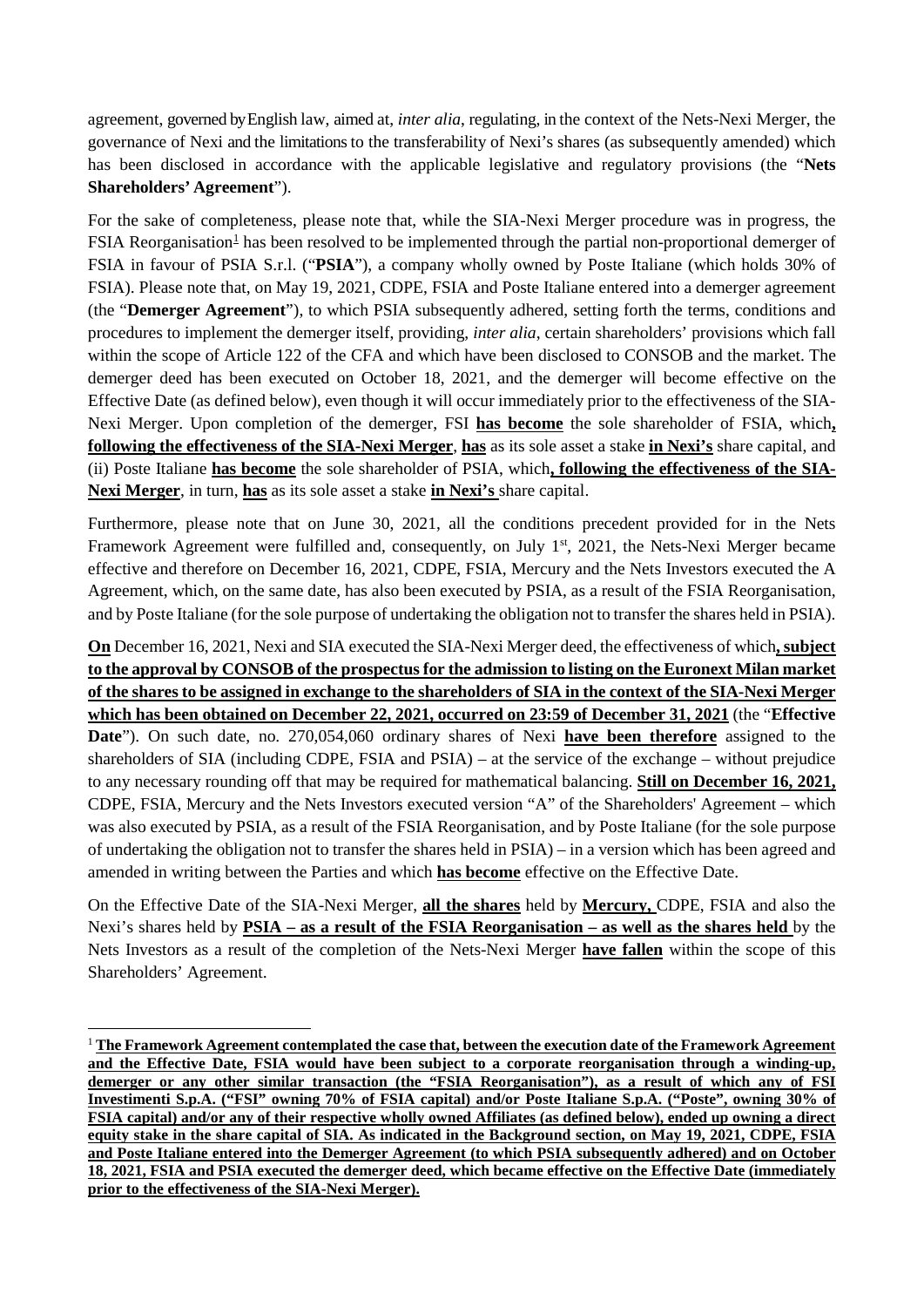The Shareholders' Provisions do not grant to any person, individually, the possibility to exercise control over Nexi / the Combined Entity pursuant to Article 93 of the CFA.

# 1. **Type of Shareholders' Agreement**

The Shareholders' Agreement contains provisions falling within scope of Article 122, paragraphs 1 and 5, letter a), b), c) and d) of the CFA, which are described in this Essential Information.

## 2. **Company whose financial instruments are subject to the Shareholders' Agreement**

The company whose financial instruments are object **of** the Shareholders' Agreement is Nexi S.p.A., a company with registered office at Corso Sempione no. 55, Milan, number of registration with the Companies' Register of Milan, Monza Brianza, Lodi and Tax Code 09489670969 and VAT number 10542790968, whose ordinary shares are admitted to negotiation on the **Euronext Milan, market** organised and managed by Borsa Italiana S.p.A.

## 3. **Voting rights related to the total number of shares granted**

**All the shares of the Combined Entity held by, respectively, Mercury,** CDPE**,** FSIA**, the Nets Investors and PSIA, equal to no. 741,715,417** shares of Nexi, representing approximately **56,6**% of the share capital **shall fall** within the scope of the Shareholders Agreement.

The table below provides information on the **number of shares** held by the parties to the Shareholders' Agreement and on the **relevant shareholding percentage.** 

| <b>Shareholders</b>          | % of the share capital | Number of shares      |
|------------------------------|------------------------|-----------------------|
| CDPE and FSIA and PSIA       | 17.2% of which:        | 224,462,237 of which: |
|                              | 5.3% of CDPE           | 69,401,443 of CDPE    |
|                              | 3.6% of PSIA and       | 46,518,238 of PSIA    |
|                              | 8.3% of FSIA           | 108,542,556 from FSIA |
| Mercury UK Holdco Ltd.       | $9.4\%$                | 123,614,068           |
| Evergood H&F Lux S.à.r.l.    | 19.9%                  | 261,230,869           |
| AB<br>(Luxembourg)<br>Europe | 4%                     | 52,678,731            |
| Investment S.à.r.l.          |                        |                       |
| Eagle (AIBC) & CY SCA        | 6.1%                   | 79,729,512            |
| Total                        | 56.6%                  | 741,715,417           |

## 4. **Parties to the Shareholders' Agreement**

The parties to the Shareholders' Agreement are, as detailed in the Background section:

- (i) Mercury UK Holdco Limited, a company incorporated under English law and registered under no. 09638089, with registered office at 111 Buckingham Palace Road, London, United Kingdom, which, as of the date of this Essential Information, holds no. 123,614,068 shares representing approximately 11.88% of Nexi's current share capital, entitling to an equal number of voting rights, deposited with Monte Titoli S.p.A;
- (ii) CDP Equity S.p.A., with registered office at Via San Marco 21A, Milan, registered with the Companies' Register of Milan, Monza Brianza and Lodi under no. 07532930968, share capital equal to Euro 2,890,583,470;
- (iii) FSIA Investimenti S.r.l., with registered office at Via San Marco 21A, Milan, registered with the Companies' Register of Milan, Monza Brianza and Lodi under no. 08655320961, share capital equal to Euro 20,000;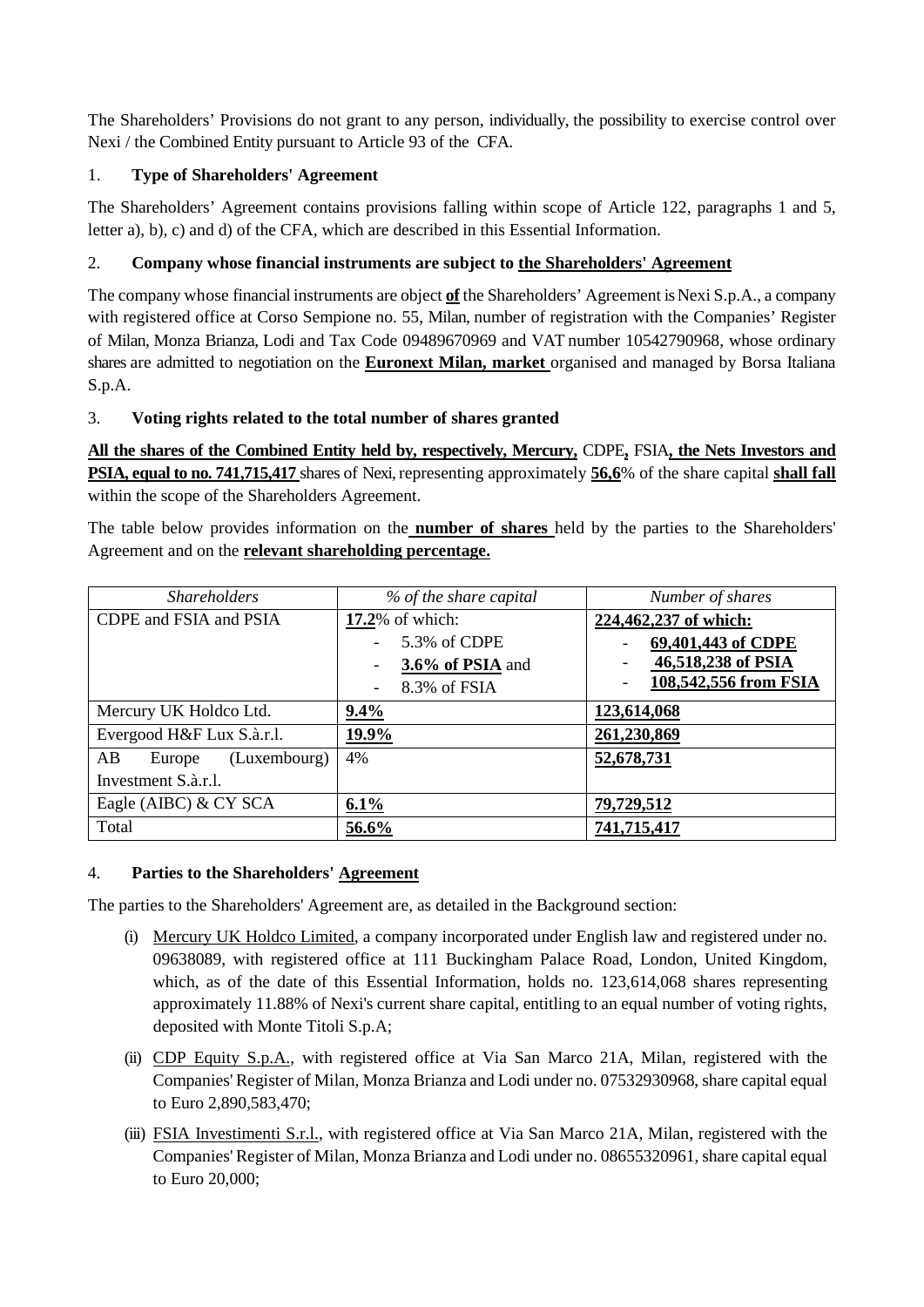- (iv) Poste Italiane S.p.A., with registered office at Viale Europa 190, Rome, registered with the Companies' Register of Rome under no. 97103880585, share capital equal to Euro 1,306,110,000;
- (v) PSIA S.r.l., with registered office at Viale Europa 175, Rome, registered with the Companies' Register of Rome under no. 16165531001, share capital equal to Euro 10,000;
- (vi) Evergood H&F Lux S.à r.l., a limited liability company (*société à responsabilité limitée*) incorporated under Luxembourg law, registered with the Luxembourg Trade and Companies' Register under no. B225755, with registered office at 15 boulevard F.W. Raiffeisen, L-2411 Luxembourg, Grand Duchy of Luxembourg;
- (vii) AB Europe (Luxembourg) Investment S.à r.l, a limited liability company (*société à responsabilité limitée*) incorporated under Luxembourg law, registered with the Luxembourg Trade and Companies' Register under no. B218765, with registered office at 2-4 rue Beck, L-1222 Luxembourg, Grand Duchy of Luxembourg; and
- (viii)Eagle (AIBC) & CY SCA, a partnership limited by shares (*société en commandite par actions*) incorporated under Luxembourg law, registered with the Luxembourg Trade and Companies Register under no. B211906, with registered office at 2-4 rue Beck, L-1222 Luxembourg, Grand Duchy of Luxembourg.

#### 5. **Agreements having a shareholder nature contained in the Shareholders' Agreement**

#### 5.1. *No separate agreements no mandatory tender offer obligations*

Each party of the Agreement (hereinafter, individually, the "**Party**" and, collectively, the "**Parties**") confirms and undertakes that it and its Affiliates (as defined below) are not parties to – and shall not enter into – any shareholders' agreement relating to Nexi other than: (i) the Shareholders' Agreement; (ii) those shareholders' rights and obligations arising under or in connection with the Framework Agreement; (iii) the shareholders' agreement among the shareholders of Mercury entered into on March 11, 2019, as subsequently amended or supplemented, relating to Mercury and Nexi; (iv) the Nets Shareholders' Agreement; (v) the Management Sell- Down Letter, as subsequently amended or supplemented, as defined in the Nets Framework Agreement (the "**Management Sell-Down Letter**"); (vi) any shareholders' agreement entered into (or to be entered into) among CDPE and one or more strategic partners in their capacity as shareholders of the CDPE Vehicle, relating to same CDPE Vehicle and, without prejudice to the provisions relating to the CDPE Vehicle contained in the Shareholders' Agreement, the Combined Entity; (vii) any shareholders' agreement entered into (or to be entered into) among the H&F Investor and its current or future shareholders in their capacity as shareholders of the H&F Investor to the extent these agreements do not concern directly or indirectly the governance of Nexi; and (viii) the Demerger Agreement (all rights, obligations and agreements referred to in (iii) through (viii) above, hereinafter, collectively, for purposes of the A Agreement the "**Other Shareholders' Provisions**").

"**Affiliate**" means: (a) in case of a person which is a body corporate subject to the laws of Italy, a person that directly or indirectly controls, is controlled by, or is under common control with, such person, where, for the purpose hereof, "**control**" has the meaning set forth by Article 93 of the CFA; (b) in the case of a person which is a body corporate subject to the laws of a jurisdiction other than Italy, any direct or indirect subsidiary undertaking(s) or holding undertaking(s) of that person and any direct or indirect subsidiary undertaking(s) of such holding undertaking(s), or any other person which manages and/or advises or is managed and/or advised by any such person, in each case from time to time; (c) in the case of a person which is a partnership or limited partnership, the partners of the person or their nominees or a nominee or trustee for the person, or any investors in a fund which holds interests, directly or indirectly, in the partnership or limited partnership or any sub fund or any other partnership in which the person holds, directly or indirectly, any interests; (d) any person which manages or advises any person referred to in paragraph (c) above; (d) in the case of Mercury only, each of Advent, Bain or Clessidra (including Clessidra only for so long as it is a, direct or indirect, shareholder of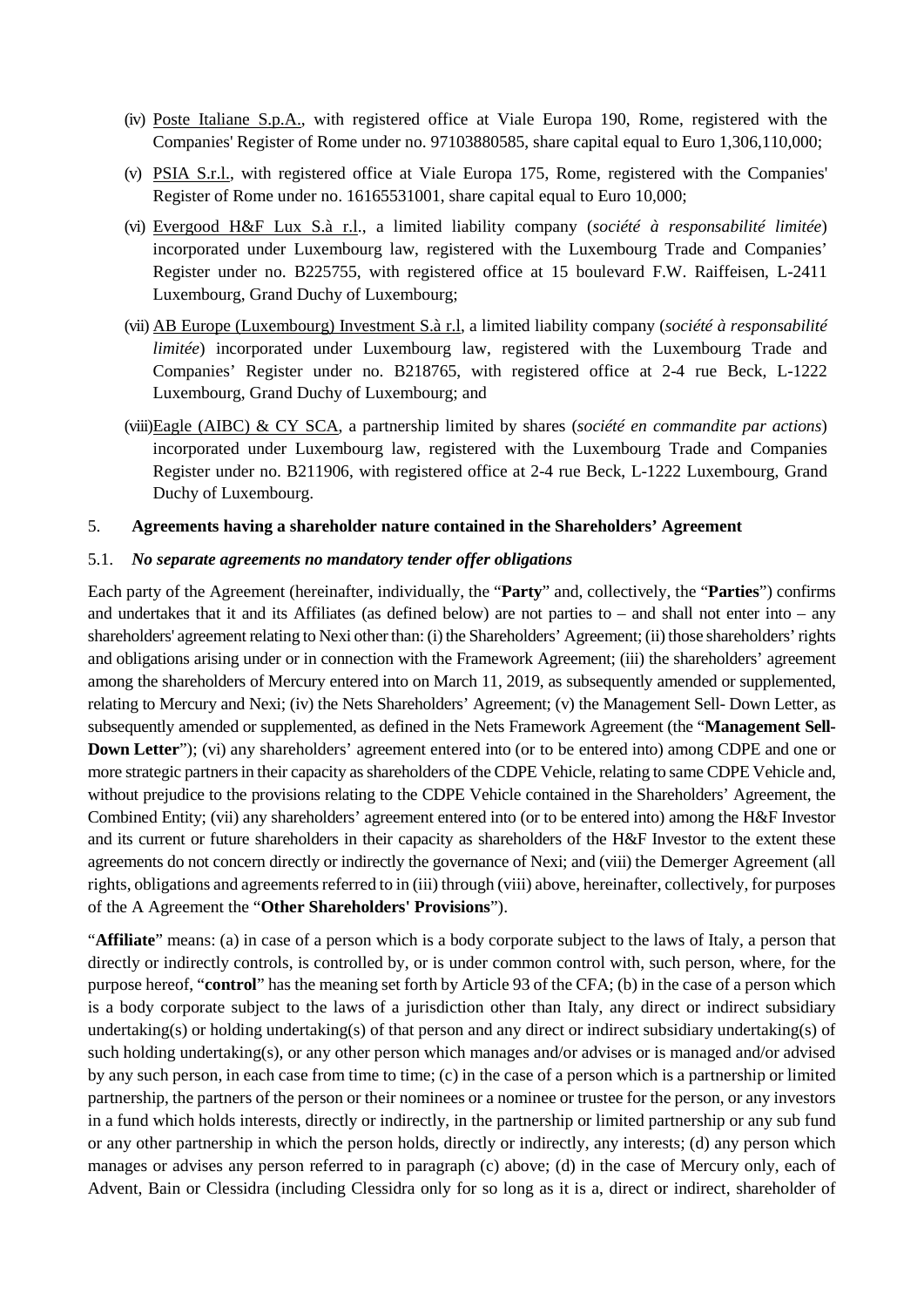Mercury) (hereinafter referred to as the "**Funds**"); (e) in the case of the H&F Investor only, H&F; and (f) in the case of the AB Investors only, Advent and Bain. In any case, an Affiliate of any person in paragraphs (a) to (e) above (but excluding any portfolio companies owned or managed by persons managed or advised by – or whose general partners, if applicable, are advised by – any of the Funds or H&F or their Affiliates). It being understood that all of the foregoing excludes: (i) in respect of each of the Funds, any limited partner or investor of the funds advised and/or managed by any of the Funds or their Affiliates (as the case may be) and (except specific and express exclusions) each of Sunley House and the Excluded Bain Funds; (ii) in respect of the H&F Investor, any limited partner or investor in H&F, or in an H&F Co Investor, or in an Affiliate of the H&F Equity Investor (as the case may be); and (iii) in respect of all Parties, the Combined Entity and its subsidiaries.

For the entire duration of the Shareholders' Agreement, each Party undertakes to the others that it: (a) shall not, (b) shall procure that its Affiliates do not, and (c) shall use all reasonable endeavours to procure that any other person acting in concert with it or any of its Affiliates does not, trigger an obligation to launch a mandatory public tender offer on any of the Parties, either severally or jointly (including as a result of the acquisition of any shares or the execution of any shareholders' agreement). In such respect, each Party undertakes to keep the other Parties: (i) timely informed about any acquisition or transfer of shares of the Combined Entity or the execution of any shareholders' agreement relevant for the above, and (ii) fully harmless and indemnified from any liability which the latter may suffer as a result of such Party having caused the triggering of the obligation to launch any mandatory public tender offer over the shares of the Combined Entity for any or all the other Parties.

## 5.2. *Key Governance Principles*

The Parties mutually agree on their common purpose and strong intention that the Combined Entity: (i) continues to be listed on *Borsa Italiana* acting as an Italian relevant player in the highly competitive European digital payment industry in partnerships with all the primary banks; (ii) is not individually or jointly controlled by any of the Parties (and none of them is in the position to exercise direction and control (*direzione e coordinamento*) over the Group); (iii) maintains an efficient corporate governance pattern, in compliance with, and leveraging on, the best practices and standards of governance applicable to domestic and foreign public listed companies of comparable size; (iv) remains an excellence also in terms of people management and ability to retain and attract the best talents.

Each Party shall exercise its voting and other rights as a shareholder of the Combined Entity in order to give full effect to the provisions of the Shareholders Agreement and, to the extent that each Party has appointed a director, shall procure – to the maximum extent permitted under applicable law and within the limits provided in the Shareholders' Agreement – that any director designated by such Party shall exercise the relevant powers in this respect.

Any and all rights of FSIA contained in the Shareholder Agreement shall be exercised in accordance with the corporate governance of FSIA. CDPE represents and will procure that, for the entire duration of this Shareholders' Agreement: (i) CDPE is (and will be) the sole indirect controlling shareholder of FSIA, (ii) the majority of the directors of FSIA are (and will be) designated by CDPE.CDPE, FSIA and PSIA will procure that, for the entire duration of the Shareholders' Agreement, no veto rights and/or qualified majorities and/or other rights exist (or will exist) with respect to the corporate governance of the Combined Entityby operation of their respective by-laws and/or any contractual arrangements between its (direct or indirect) shareholders other than the Demerger Agreement.

The Parties agree that the Group shall be managed by a highly specialised management team which shall be well received by the institutional investors, leveraging on the professionalism at the various organisational level of the internal resources of both Nexi and SIA, as existing at the date of the Shareholders' Agreement. In particular, the management team will be identified by the chief executive officer of the Combined Entity: (a) in accordance with the best practices for listed companies of comparable size and in line with the relevant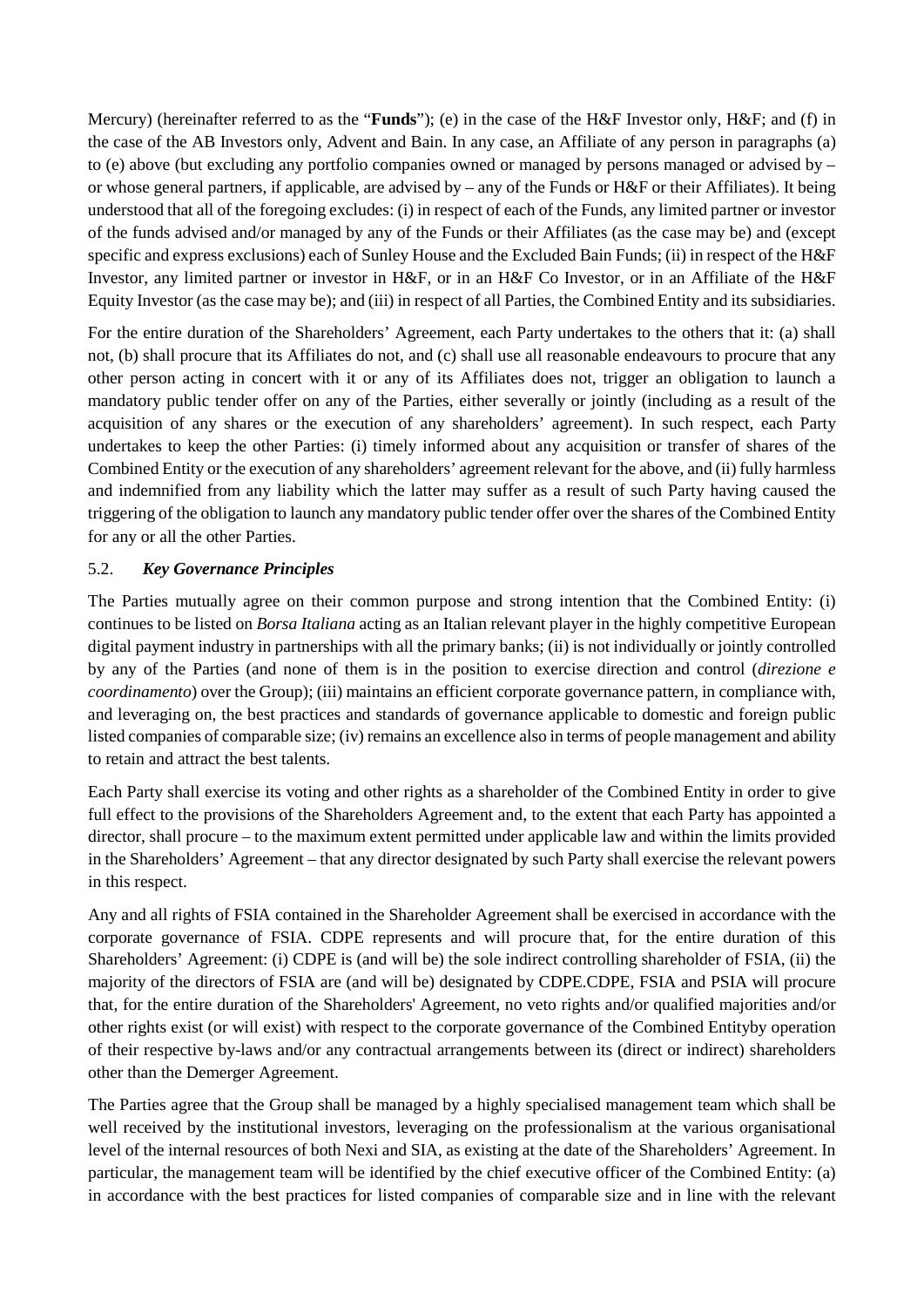principles and guidelines, as well as (b) taking into due account the competences and professional skills – as existing at the level of both SIA and Nexi, at the date hereof – for the future growth of the Combined Entity.

The Parties (other than the H&F Investor and PSIA) agree that, as promptly as possible following the date of the Shareholders' Agreement, the Board of Directors shall adopt: (a) an initial Business Plan which shall reflect and expand the guidelines agreed by Nexi, SIA, Mercury, CDPE and FSIA pursuant to the Framework Agreement; and (b) an appropriate management retention package (in cash and/or shares), providing lock-up and – where needed – vesting obligations, in line with the best practices for listed companies of comparable size. For the entire duration of the Shareholders' Agreement, such Parties shall monitor the compliance with the agreed guidelines and shall exercise their voting and other rights as shareholders of the Combined Entity in order to give full effect to the guidelines subject to the primary and common goal to assure the value creation for, and the best interest of, all shareholders.

Mercury, the AB Investors and the H&F Investor shall procure that any and all directors, managers, officers and employees of any of them and/or any of their respective Affiliates cease to be directors and to hold any managerial positions/offices in the Material Subsidiaries (as defined below) with effect from the Effective Date. Moreover, the Parties agree that: (i) as promptly as possible following – and, in any case, within 15 business days from – a written request from CDPE, the Board of Directors shall amend the D&C Regulation**[2](#page-5-0)** so as to reflect any and all reasonable comments made by CDPE, also in terms of matters to be addressed by the D&C Regulation and relevant materiality thresholds and (ii) the Combined Entity shall cause the board of directors of each of the subsidiaries to acknowledge, approve and implement the D&C Regulation.

## 5.3. *Resolutions of the Shareholders' Meeting and Board of Directors' Meetings of Nexi*

For purposes of this Essential Information, "**Reserved Matters**" shall have the following meaning:

- 1) Notwithstanding any changes to Nexi's by-laws expressly contemplated in the Framework Agreement, any change in the incorporation documents (including the by-laws) of the Combined Entity or any Material Subsidiary (including any change in the name of the Combined Entity, or any change resulting from a reduction in share capital, merger or demerger (other than between whollyowned Group entities or between such entities and Nexi), or transformation).
- 2) Any acquisition by the Combined Entity of its shares from shareholders, which is not made *pro rata*  with respect to all shareholders.
- 3) Any capital increase in the capital of the Combined Entity or any subsidiary reserved to third parties to the exclusion or limitation of shareholders' legal option rights, other than capital increases to service LTIs or other management incentive/option plans.
- 4) Any liquidation, winding-up (or similar proceeding) of the Combined Entity or any Material Subsidiary ("**Material Subsidiary**" means any Affiliate of Nexi and SIA whose turnover in the 12 months preceding the Effective Date has counted for more than 5% of the overall turnover of, respectively, the Nexi group and the SIA group).
- 5) Any material change in the nature of the business activity of any member of the Group (including any investment, transaction, agreement or understanding that is not directly related to the digital payment business), or the jurisdiction in which any member of the Group operates.
- 6) The de-listing of the Combined Entity.

-

7) The completion of any transaction, agreement or arrangement by the Combined Entity and/or any

<span id="page-5-0"></span>**<sup>2</sup> Please note that Framework Agreement provided that, between the execution date of the Framework Agreement and the Effective Date, Nexi would have drafted the group's direction and control (***direzione e coordinamento***) regulation which has been adopted by the Resulting Entity's group (the "Group") (the "D&C Regulation").**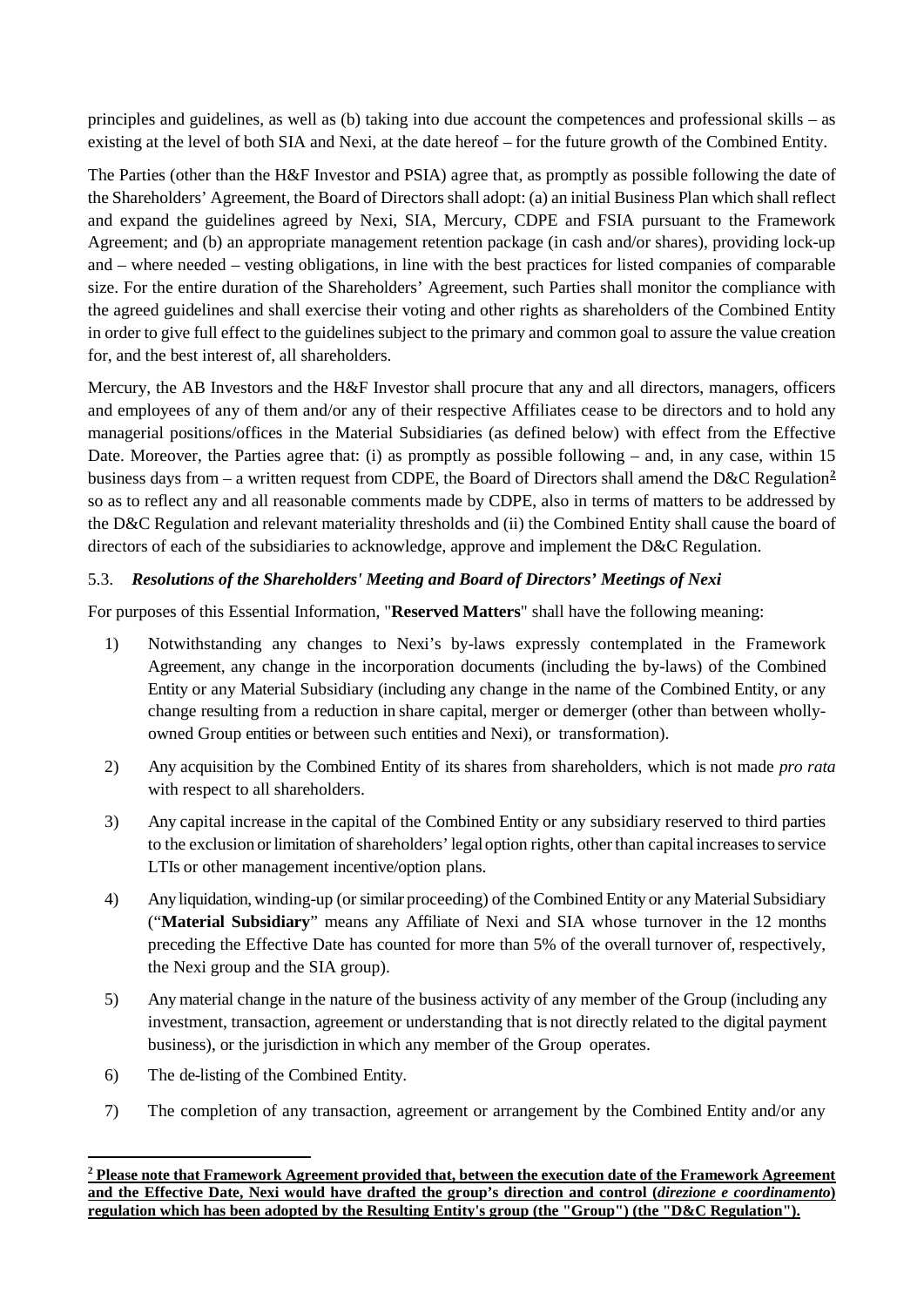other member of the Group with a related party of the Combined Entity, as defined under IAS 24.

- 8) The incurrence of any capital expenditure that would bring the *ratio* of the overall annual value of the Group's capital expenditure to the Group's *pro forma* consolidated revenues above 20%.
- 9) The adoption of new regulations relating to the exercise of Group direction and control or any amendments to the D&C Regulations (after those made at the request of CDPE pursuant to the Shareholders' Agreement).
- 10) The performance by any member of the Group of any acquisition, sale, merger, demerger, or other extraordinary transaction, when the value of the transaction exceeds a total of Euro 300,000,000 per year (except that intheB Agreement, the value of the transaction exceeds a total of Euro 200,000,000).
- 11) The conclusion by any member of the Group of any financing or refinancing transaction, or the issuance of any bond or other debt instrument, that would cause the *ratio* of the Group's consolidated financial debt to the Group's *pro forma* consolidated EBITDA to exceed 4:1.
- 12) Any change in the reporting policies, fiscal and/or financial bases or methods, as well as in the principles/policies, reports or financial years of any member of the Group.
- 13) Any resolution to change the number of members of the Board of Directors of the Combined Entity that is not in accordance with the Shareholders' Agreement.
- 14) For the first 24 months after the Effective Date, the implementation of collective dismissal procedures or other personnel reduction procedures (other than voluntary procedures or early retirement plans) concerning any of the Italian Material Subsidiaries.

Each Party (other than PSIA and the H&F Investor, the latter only with reference to (i) below) shall exercise its voting rights as shareholder of the Combined Entity in a coordinated and joint manner together with the other Parties on the resolutions concerning: (i) except for the H&F Investor, the Reserved Matters in such a way that, if the AB Investors, Mercury, CDPE and FSIA do not reach a common position among them in respect of the relevant resolution, all Parties (other than PSIA and the H&F Investor which may vote at its discretion) shall vote together in order not to pass the resolution, and (ii) the appointment of the Board of Directors and the Board of Statutory Auditors of Nexi, so as to always comply with the relevant provisions of the Shareholders' Agreement. Moreover, each Party (other than PSIA and the H&F Investor, the latter only with reference to (i) below) shall, to the maximum extent permitted under applicable law and in accordance with their fiduciary duties, procure that any director designated by such Party, from time to time, in the Combined Entity (but, for the sake of clarity, excluding any independent director) exercises his/her voting rights, as well as any other power and authority granted to him/her, in a coordinated and joint manner together with the directors designated by the other Parties on the resolutions concerning: (i) except for the H&F Investor, the applicable Reserved Matters in such a way that, if the non-independent directors designated by the AB Investors, Mercury, CDPE and FSIA do not reach a common position among them in respect of the relevant resolution, all directors designated by the Parties (other than the directors designated by the H&F Investor who may vote at their discretion) shall vote together in order not to pass the resolution, and (ii) the appointment/replacement of the chief executive officer, the replacement of the members of the Board of Directors pursuant to Article 2386, paragraph 1, of the Italian Civil Code and any other applicable matter, so as to always comply with the relevant provisions under the Shareholders' Agreement.

## 5.4. *Composition of the Board of Directors and Board of Statutory Auditors of Nexi*

## *Board of Directors*

As of the Effective Date and until the earlier of (i) the date of the Shareholders' Meeting approving the annual financial statements of the Combined Entity as of December 31, 2021 and (ii) the date of the Shareholders' Meeting appointing a new Board of Directors following the one in office at the Effective Date (hereinafter,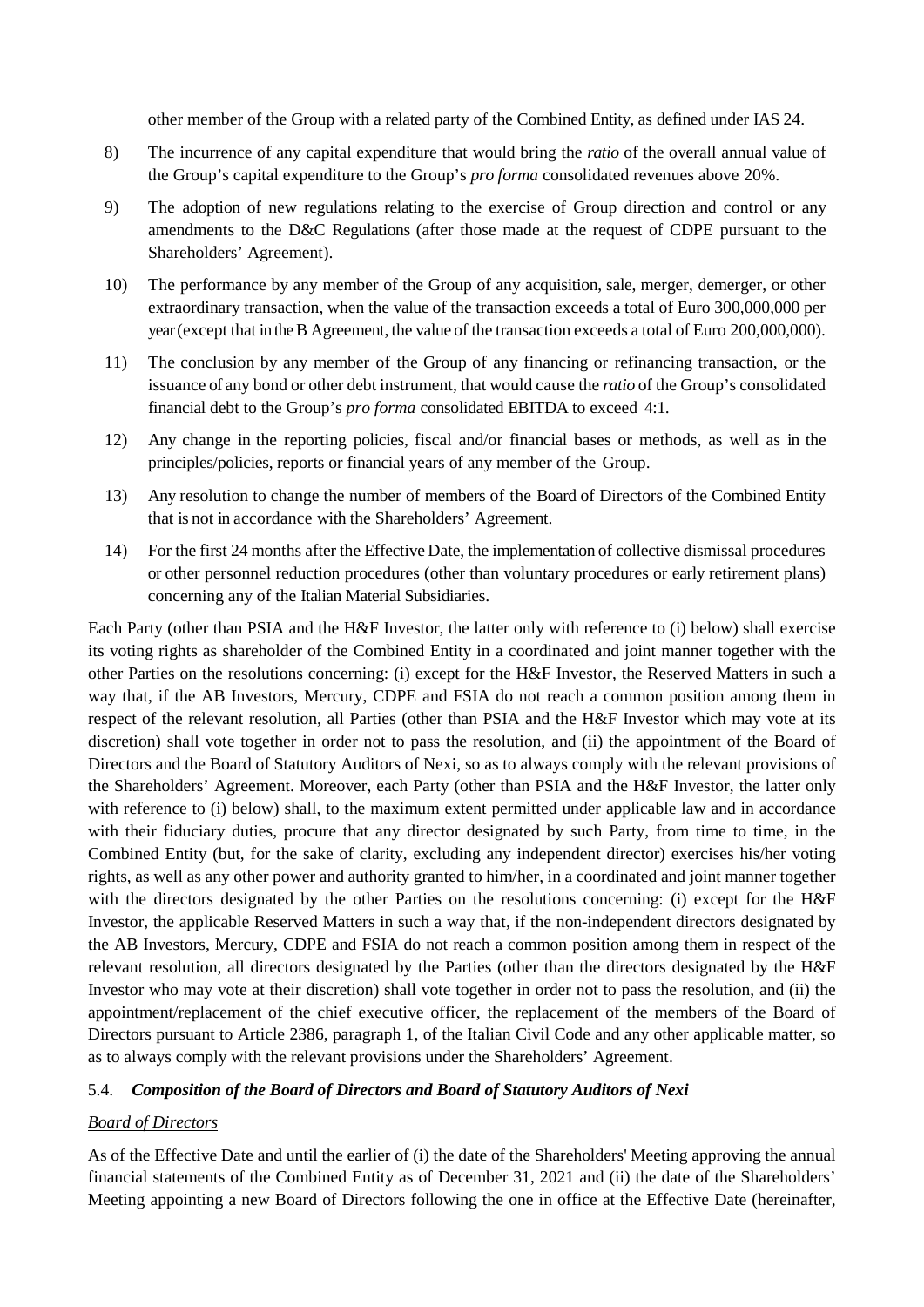referred to as the "**First Term**"), the Board of Directors is composed as follows:

- (i) 6 members of whom 1 non-independent member to be appointed as vice-chairman and 4 members to qualify as independent directors and 1 member to satisfy the gender-equality requirements – jointly designated by CDPE and FSIA;
- (ii) Paolo Bertoluzzo, as CEO of Nexi (the "**Initial CEO**");
- (iii) 4 members of whom 1 to be appointed as chairman, 3 members can also qualify as nonindependent, and 1 member to qualify as independent director and 2 members to satisfy the genderequality requirements – designated by Mercury;
- (iv) 1 member who can also qualify as a non-independent director designated by AB Europe;
- (v) 1 member who can also qualify as a non-independent director designated byEagle SCA; and
- (vi) 2 members who can also qualify as non-independent directors designated by the H&F Investor.

In this regard, it should be noted that, on December 16, 2021 (and in any case prior to the execution of the SIA-Nexi Merger deed), CDPE and FSIA provided Mercury and Nexi with the names of the persons of their own designation to be appointed and, indeed, appointed as directors of the Combined Entity on the same date, with effect as from the Effective Date.

The composition of the Board of Directors referred to above may be modified in the event of any decrease, during the First Term, of the aggregate shareholding percentage of the Combined Entity's share capital owned, directly or indirectly (including through the CDPE Vehicle), by CDPE, FSIA and PSIA above or below a certain "**Governance Threshold**" (*i.e.*, (i) 17.2% and, (ii) as of, and for purposes of the appointment of, the Board of Directors following the one in office at the Effective Date and any further appointment of the Board of Directors, 19.9%). In the latter case, CDPE and FSIA shall procure that 1 independent director designated by them promptly resigns from the office and the Parties (other than PSIA) shall procure that such resigning director is replaced, also pursuant to Article 2386, paragraph 1, of the Italian Civil Code, by 1 independent director jointly designated by Mercury and the AB Investors. Notwithstanding the foregoing, each of the rights set forth in (iii), (iv) and (v) above shall be intended as attributed to Mercury and the AB Investors.

As from the date of expiry of the First Term (excluded) and until the date of the Shareholders' Meeting approving the annual financial statements of the Combined Entity as of December 31, 2024 (hereinafter, referred to as the "**Second Term**"), should CDPE**,** FSIA and PSIA hold, directly or indirectly (including through the CDPE Vehicle), an aggregate shareholding percentage of the Combined Entity's share capital equal or higher than the Governance Threshold, the Board of Directors of Nexi will be composed as follows:

- (i) 6 members of whom 5 members to qualify as independent directors and 1 of them to be appointed as chairman, and 2 members to satisfy the gender-equality requirements – jointly designated by CDPE and FSIA;
- (ii) 2 members who can also qualify as non-independent directors jointly designated by Mercury and the AB Investors;
- (iii) without prejudice to the Shareholders' Agreement, the Initial CEO;
- (iv) 2 members who can also qualify as non-independent directors designated by the H&F Investor; and
- (v) 2 members designated by the minorities.

Otherwise, from the expiry of the First Term (excluded) and until the Second Term, should CDPE, FSIA and PSIA hold, directly or indirectly (including through the CDPE Vehicle), an aggregate percentage of the share capital of the Combined Entity lower than the Governance Threshold, the Board of Directors of Nexi will be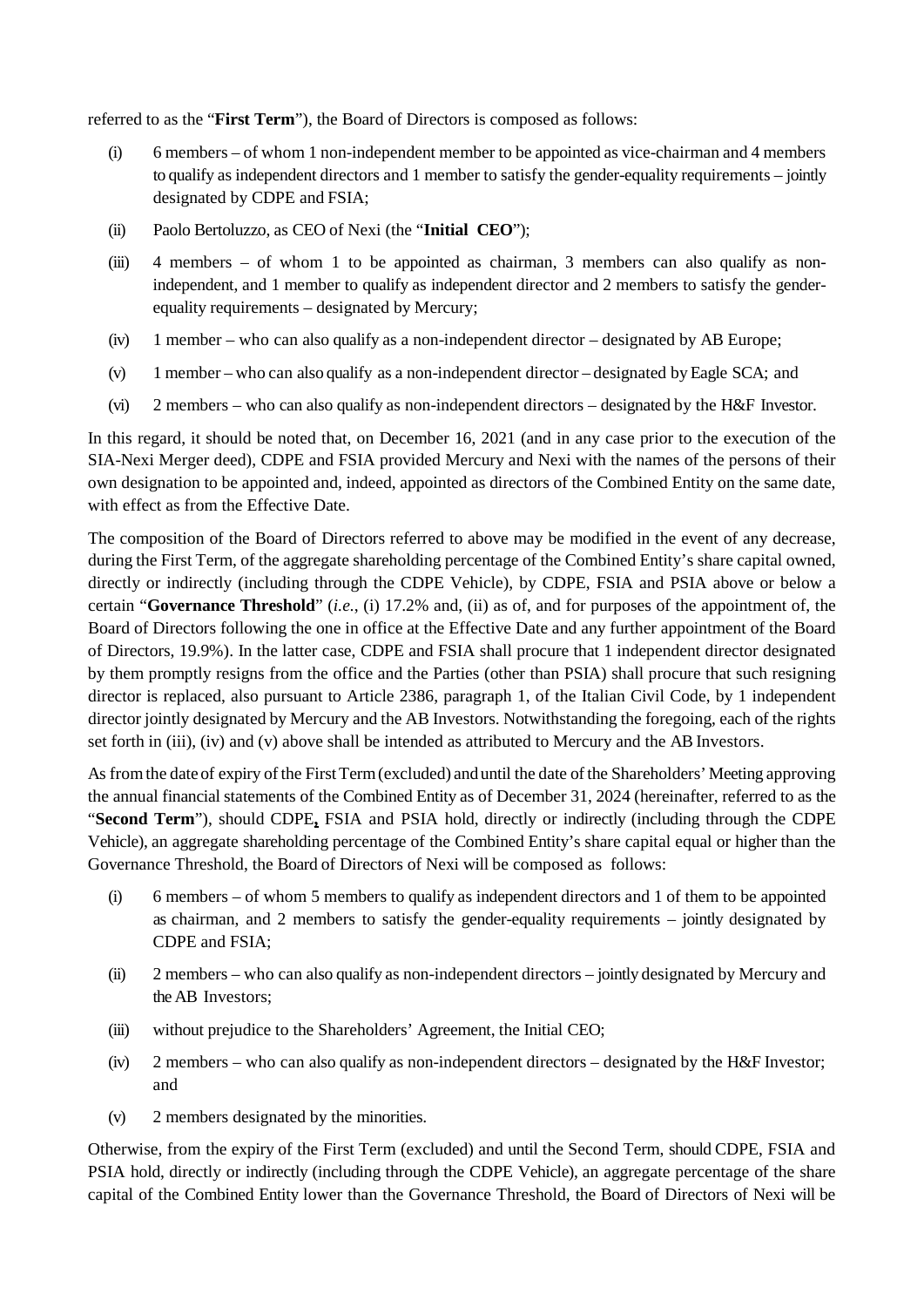composed as follows:

- (i) 5 members including 4 independent members and 1 (one) of them to be appointed as chairman, and 2 members who satisfy the gender equality requirements under applicable law – jointly appointed by CDPE and FSIA;
- (ii) 3 members including 1 independent member and, in this case, 1 member who satisfiesthe gender equality requirements under applicable law – designated jointly by Mercury and the AB Investors;
- (iii) without prejudice to the Shareholders' Agreement, the Initial CEO;
- (iv)  $2$  members who can also qualify as non-independent directors designated by the H&F Investor; and
- (v) 2 members designated by the minorities.

The abovementioned composition of the Board of Directors may be modified in case of increase or decrease, during the Second Term, of the aggregate shareholding percentage of the Combined Entity's share capital owned, directly or indirectly (including through the CDPE Vehicle), by CDPE, FSIA and PSIA above or below the Governance Threshold. In this latter case, Mercury and the AB Investors, or CDPE and FSIA (as the case may be) shall cause that 1 independent director designated by them promptly resigns from the office and all Parties (other than PSIA) shall cause that the resigning director is replaced, also pursuant to Article 2386, paragraph 1, of the Civil Code, by 1 (one) independent director jointly designated by CDPE and FSIA, or Mercury and the AB Investors (as the case may be).

The Parties (other than PSIA) acknowledge and agree that: (i) all candidates, designated by the Parties to be appointed as independent directors of the Combined Entity shall have the independence requirements provided by the applicable laws (including by the provisions of the Corporate Governance Code (*Codice di Corporate Governance*)) for directors of listed companies; and (ii) in line with the best practices and standards of governance applicable to public listed companies, all candidates, designated by the Parties to be appointed or coopted as members of the Board of Directors of the Combined Entity, shall (overall the "**Selection Criteria**"):

- (i) not be directors or employees of competitors of the Group or of any major commercial banks, nor employees of the Group (except for the chief executive officer who may also be general manager (*direttore generale*) pursuant to Article 2396 of the Civil Code);
- (ii) satisfy certain professional requirements, such as international professional background and previous experiences as director or auditor in domestic or foreign listed companies, or with key roles in companies of size comparable to the one of the Combined Entity operating in the payment, digital technology, banking, or financial sectors; and
- (iii) be identified in compliance with the applicable Law and the By-laws and also taking into account any appropriate indication by the Remuneration and Appointment Committee of the Combined Entity.

The Parties (other than PSIA) shall procure that at least 1 director designated by Mercury and the AB Investors), 1 director designated by the H&F Investor and 1 director designated by CDPE and FSIA sit as a member of: (x) the strategic committee of the Combined Entity; and (y) any further committee of the Board of Directors on which at least a director designated by the other Party(ies) sits from time to time.

Any director designated in accordance with the above, other than any individual holding the position of chief executive officer (*i.e.,* CEO) of Nexi (the "**CEO**"), can be removed (with or without cause), from time to time, and at any time, by the Shareholders' Meeting, upon request of the Party(ies) which designated him/her. The requesting Party(ies) shall indemnify Nexi and/or the other Party(ies) against any claims or actions, which the removed director may, respectively, advance or bring in connection with such removal. Should a designated director, other than any individual appointed as CEO of the Company, resign or, otherwise, cease for any reason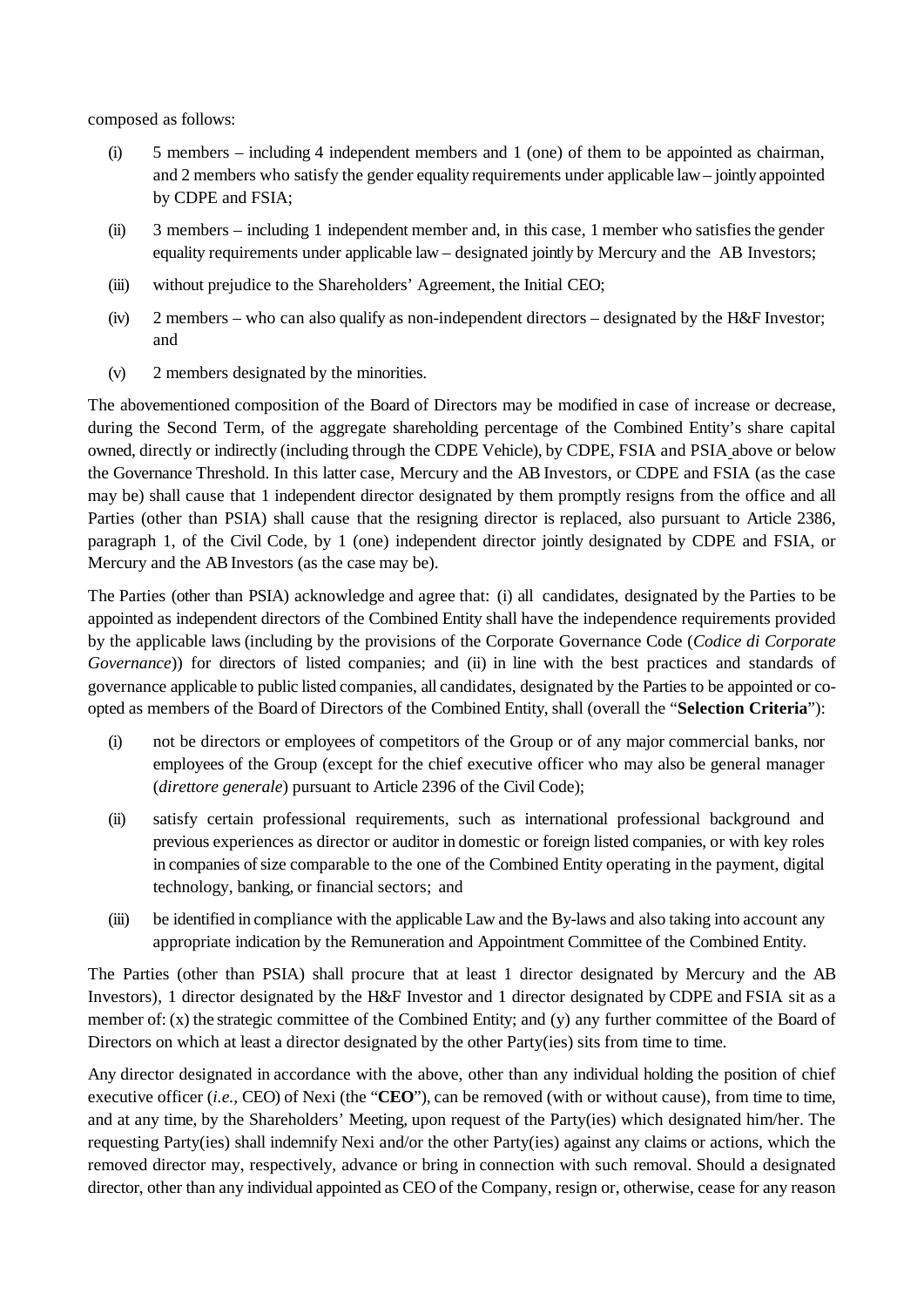whatsoever to hold his/her office during the First or Second Term (as the case may be), the Party(ies) which designated the aforementioned director shall be entitled to designate the new director in order to preserve the composition of the Board of Directors as set out above.

The Parties acknowledge and agree that the H&F Investor rights under the Nets Shareholders Agreement (for a description of which see the key information published on Nexi's website, "*Investors/Governance*" section, on November 20, 2020) will be unaffected.

During the First Term the Initial CEO will: (a) be the chief executive officer and sole general manager (*direttore generale*) of Nexi and the Group pursuant to Article 2396 of the Civil Code, and (b) maintain the same delegated powers/authorities and the same roles/titles in the other subsidiaries of the Group as held at the date of the Shareholders' Agreement.

Without prejudice to the above, in the event that the Initial CEO ceases from the office as chief executive officer (*amministratore delegato*) for any reason whatsoever, within and no later than 15 (fifteen) days from the effective date of his cessation from the office (unless CDPE, FSIA, the AB Investors and Mercury have in the meantime agreed in writing upon the person replacing the Initial CEO as and sole general manager (*direttore generale*) of Nexi – hereinafter, referred to as the "**New CEO**"), CDPE, FSIA, the AB Investors and Mercury, with the support of a jointly identified specialised headhunting company, will proceed with the selection of the New CEO, according to the specific procedures and criteria detailed in the Shareholders' Agreement.

The Parties acknowledge and agree that: (x) Mercury will previously consult the H&F Investor in respect of the above designation process it being understood that Mercury and the AB Investors will be the sole Parties involved in such designation process *vis-à-vis* CDPE and FSIA; (y) the selection mechanism set forth in this Clause will apply for the designation of any New CEO; (w) any New CEO will be granted substantially with the same scheme of delegated powers/authorities vested with – and the same roles/titles in the other subsidiaries of the Group held by – the Initial CEO; and (z) the remuneration (including, without limitation, the fixed and variable remuneration and any fringe benefits) of any New CEO shall be in line with the then applicable market practice.

## *Board of Statutory Auditors*

During the First Term, the Board of Statutory Auditors will be composed as follows:

- (i) 1 effective member and 1 alternate member jointly designated by CDPE and FSIA; and
- (ii) the remaining 2 effective members 1 of whom acting as chairman of the Board of Statutory Auditors – and 1 (one) alternate member jointly designated by Mercury and the AB Investors.

Each Party shall procure that for the entire duration of the Second Term, the Board of Statutory Auditors is composed as follows (in compliance with applicable law and the New By-laws):

- (i) 1 standing auditor and 1 alternate auditor jointly designated by CDPE and FSIA;
- (ii) 1 standing auditor jointly designated by the AB Investors and Mercury; and
- (iii) 1 standing auditor, who will act as chairman of theBoard of StatutoryAuditors, and 1 alternate auditor, designated by the minorities.

Should any standing and/or alternate auditor designated pursuant to above resign or, otherwise, cease for any reason whatsoever to hold his/her office prior to the expiry of the terms thereof, the Party(ies) which designated the ceased auditor shall designate (in compliance with the applicable law and the New By-laws) the new auditor in order to preserve the composition of the Board of Statutory referred to above.

## 5.5. *Lock-ups, permitted transfers and call options*

The Parties (other than the AB Investors and the H&F Investor) agree that for a period of: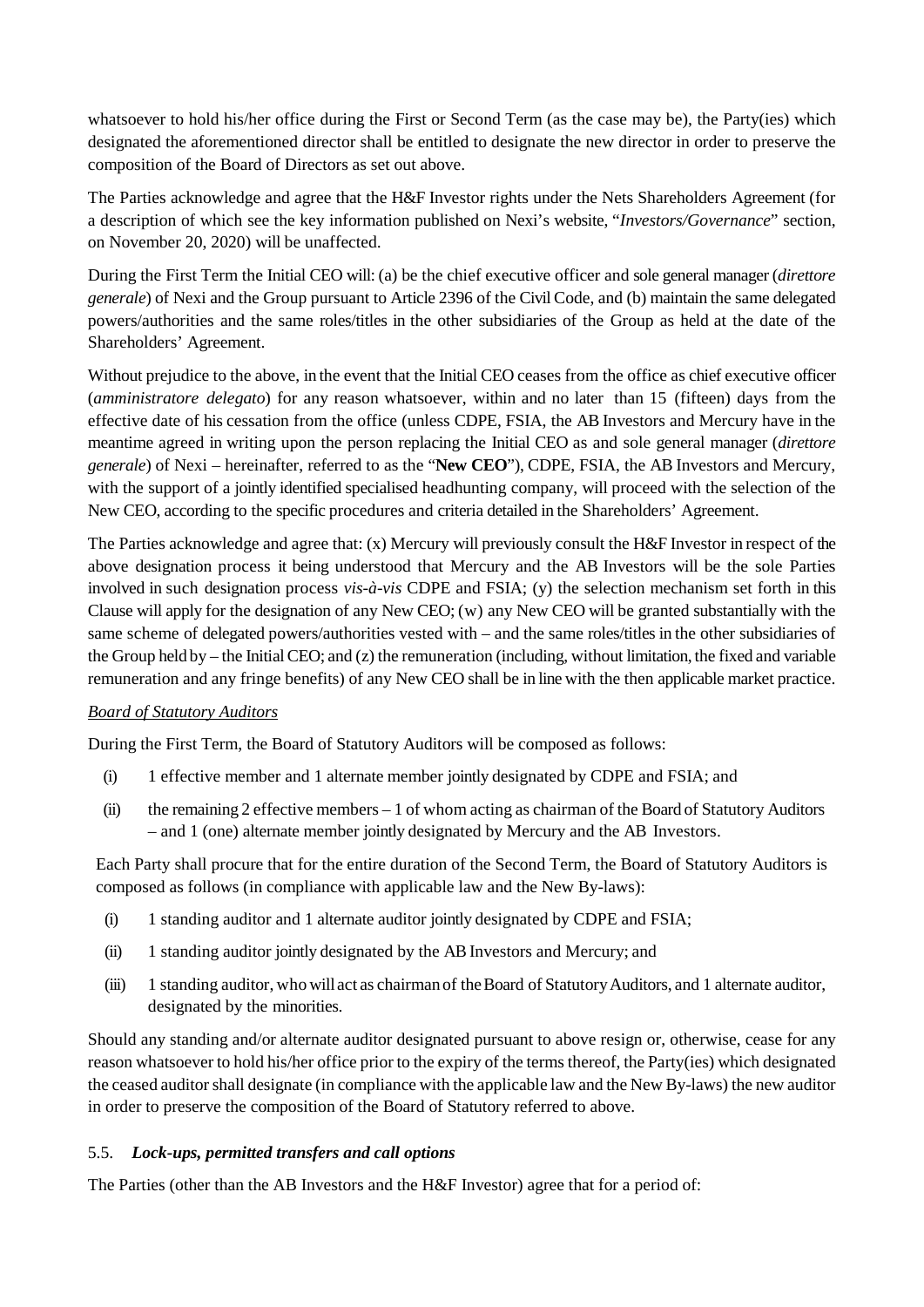- (i) 6 months from the Effective Date (hereinafter, the "**First Lock-up Period**"), each Party shall not transfer shares of the Combined Entity and shall not engage in any hedging activity on the shares of the Combined Entity; and
- (ii) 12 months from the expiry of the First Lock-up Period (hereinafter, referred to as the "**Second Lockup Period**"), each Party shall not transfer any shares of the Combined Entity, it being understood that, during such Second Lock-up Period, Mercury as well as PSIA and Clessidra (or Fides, or any other of its Affiliates), in case of Mercury Reorganisation) will be entitled to transfer up to 50% of the shares of the Combined Entity owned by them as of the expiry date of the First Lock-up Period and the remaining 50%, at any time, to the extent that the price per share, as of the trading day prior to the date of the relevant transfer, is higher than Euro 16.88. It being understood that: (a) PSIA shall transfer its shares subject to the above transfer limitations and in accordance with the Demerger Agreement (as disclosed pursuant to Article 122 of the CFA), and (b) any Transfer of shares owned by Mercury (or Poste Italiane, PSIA (or Clessidra (or its Affiliate Fides S.p.A., or any other Affiliate Company), either on the market or through private placements, shall be executed in accordance with the provisions of (ii) below.

Notwithstanding the foregoing, at any time, including during the First Lock-up Period and the Second Lockup Period:

- (i) each Party (to which such provision may be applied) shall be permitted to transfer all or part of its shares of the Combined Entity: (a) to its Affiliates; or (b) upon mandatory provisions of law or order from any competent authority; and
- (ii) Mercury shall be entitled to transfer all or part of its Nexi's shares: (a) to Affiliates and to Intesa San Paolo S.p.A. (in the latter case up to the 2.5% of Nexi's share capital); (b) to any person which is an employee of Nexi as of the date of the Shareholders' Agreement (and to any further person for the purposes of any relevant sell-to-cover procedure); (c) in compliance with the exceptions to the lockup undertakings as expressly provided in the placement agreements executed by Mercury itself on October 6, 2020; (d) to Clessidra (or Fides, or any other of its Affiliates) as a result of the Mercury Reorganisation, subject to Clessidra (and the relevant Affiliate, if applicable) agreeing to adhere to the Shareholders' Agreement as if it(they) were a Party(ies) hereto by entering into one or more specific deeds of adherence with the other counterparties to the Shareholders' Agreement; (e) in compliance with any obligations which Mercury has and/or rights Mercury has granted which require it to transfer or would on exercise thereof require it to transfer any shares of Nexi, to the extent those obligations and/or rights have been already disclosed to CDPE and FSIA **as of** the execution date of the Framework Agreement; and (f) pursuant to (i) any security interest, margin loan or similar financing incurred by Mercury and/or Clessidra Funds or its Affiliates Companies concerning any share of Nexi (the "**Margin Loan Security Interest**") and/or (ii) any enforcement of any Margin Loan Security Interest,

notwithstanding certain specific conditions for the effectiveness of any transfer pursuant to clause (i)(a) above to an Affiliate which is not already a Party to the Shareholders' Agreement.

Notwithstanding anything to the contrary in the Other Shareholders' Provisions, for the entire duration of the Shareholders' Agreement, the AB Investors undertake not to, without the prior written consent of CDPE(not to be unreasonably withheld in case CDPE together with FSIA and PSIA and their Affiliates (including the CDPE Vehicle, if applicable), in aggregate, maintain a shareholding larger than each of the AB Investors, Mercury and their participated person): (i) transfer their shares of the Combined Entity to any person which is participated (whether directly or indirectly via their subsidiaries) by both AB Europe and Eagle SCA; and (ii) transfer their shares of the Combined Entity to Mercury or any of its subsidiaries.

Should any of Mercury, AB Europe and/or Eagle SCA, decide to complete a first transfer, individually or jointly,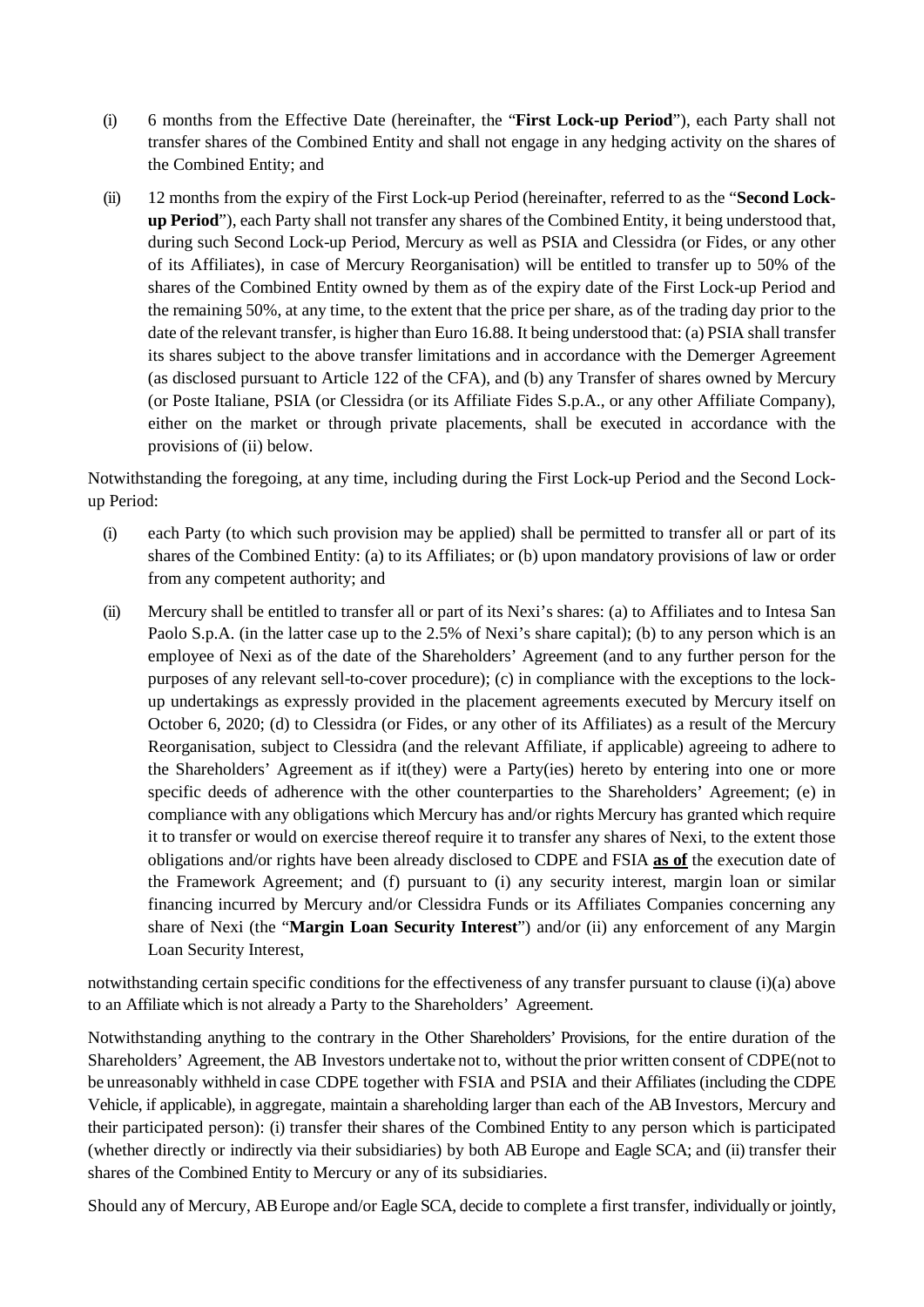of all or part of their shares representing at least 1% of Nexi's share capital (in a context other than those referred to in (i) and (ii) above, concerning permitted transfers which, for the sake of clarity, shall also include any transfers contained in the list made by AB Europe and/or Eagle SCA, other than the transfers referred to in ((ii)(c) and (ii)(e) above) (hereinafter, referred to as the "**Selling Shareholder**"), CDPE will have, pursuant to Article 1331 of the Italian Civil Code, an irrevocable option with respect to such first transfer (hereinafter, referred to as the "**Call Option**"), but will not be obliged, to purchase from the Selling Shareholder(s), which will be instead obliged (irrespectively of the number of Shares it/they owns/own) to (jointly) sell (directly and/or through any Tagging Shareholders), a number of Shares equal to the "**Basket Shares**" (hereinafter, referred to as the "**On-option Shares**". For the sake of clarity, "Basket Shares" means a number of shares of the Combined Entity representing 5% of the share capital of the Combined Entity), it being understood that, as a condition to the First Transfer (as defined below), the Selling Shareholder(s) shall always be in the position to directly sell (or procure the sale of) to CDPE a number of On-option Shares equal to the Basket Shares. To such end, within 5 business days from the date when the transfer of shares pursuant to the above is executed by the Selling Shareholder(s) for the first time during the term of the Shareholders' Agreement (hereinafter, referred to as the "**First Transfer**"), the Selling Shareholder(s) shall deliver a written notice to CDPE (hereinafter, referred to as the "**Transfer Notice**"), with copy to the Tagging Shareholders, whereby the Selling Shareholder(s) states(state) the number of transferred shares and the price payable per each transferred share.

"**Tagging Shareholders**" means: (i) the H&F Investor under the Nets Shareholders' Agreement and/or any of its Affiliates; (ii) nInvestment 1 ApS, Bamboh Co-Investments ApS, Stargazer Invest ApS, Investment Lux S.C.Sp. and EmpCo A/S under the Management Sell-Down Letter, in each case to the extent they have not waived their relevant rights thereunder; and (iii) Mercury, AB Europe, Eagle SCA, and/or any of their respective Affiliates.

The Call Option can be exercised by CDPE according to specific terms and conditions provided under the Shareholders' Agreement, among which:

- (i) the Selling Shareholders shall procure that, in case one or more Tagging Shareholders has(have) elected to transfer its/his/their shares of the Combined Entity in the context of the Call Option pursuant to the applicable provisions of the Nets Shareholders Agreement and the Management Sell-Down Letter, such Tagged Shares will be acquired by CDPE (and/or any of its Affiliates) simultaneously with (and on the same terms as) the transfer by same Selling Shareholder(s) of the other Optioned Shares to CDPE, subject to the positive assessment performed by CDPE on the Tagging Shareholder(s) with respect to CDPE's compliance and investment criteria policies, and anti-money laundering rules (and provided, in any event, that the number of Tagged Shares shall reduce accordingly the number of Shares to be transferred by the Selling Shareholder(s) to CDPE (and/or any of its Affiliates) in the context of the Call Option with the effect that the Optioned Shares remain unchanged, and (b) that, if no notice is delivered by the Selling Shareholder(s) pursuant to (and within the deadline set forth in) point (iii) above, the relevant Call Option will be validly exercised in respect of the Optioned Shares only;
- (ii) the exercise of the Call Option will be subject to CDPE (or any of its Affiliates, including the CDPE Vehicle, as the case may be) agreeing in writing to the terms of the Underwriter Lock-Up (as defined and regulated in the Nets Shareholders Agreement) with respect to the Optioned/Tagged Shares or to any other customary lock-up arrangements equivalent to those which the Selling Shareholder(s) or the Tagging Shareholder(s) entered into in the context of the First Transfer or the Second Transfer (as defined below) (as the case may be), which, in any case, shall have a duration not exceeding 12 months from the closing date of the exercise of the Call Option;
- (iii) the exercise of the Call Option will be subject to such exercise not triggering any obligation to launch any mandatory public tender offer over the shares and any mandatory legislative and regulatory approval being obtained.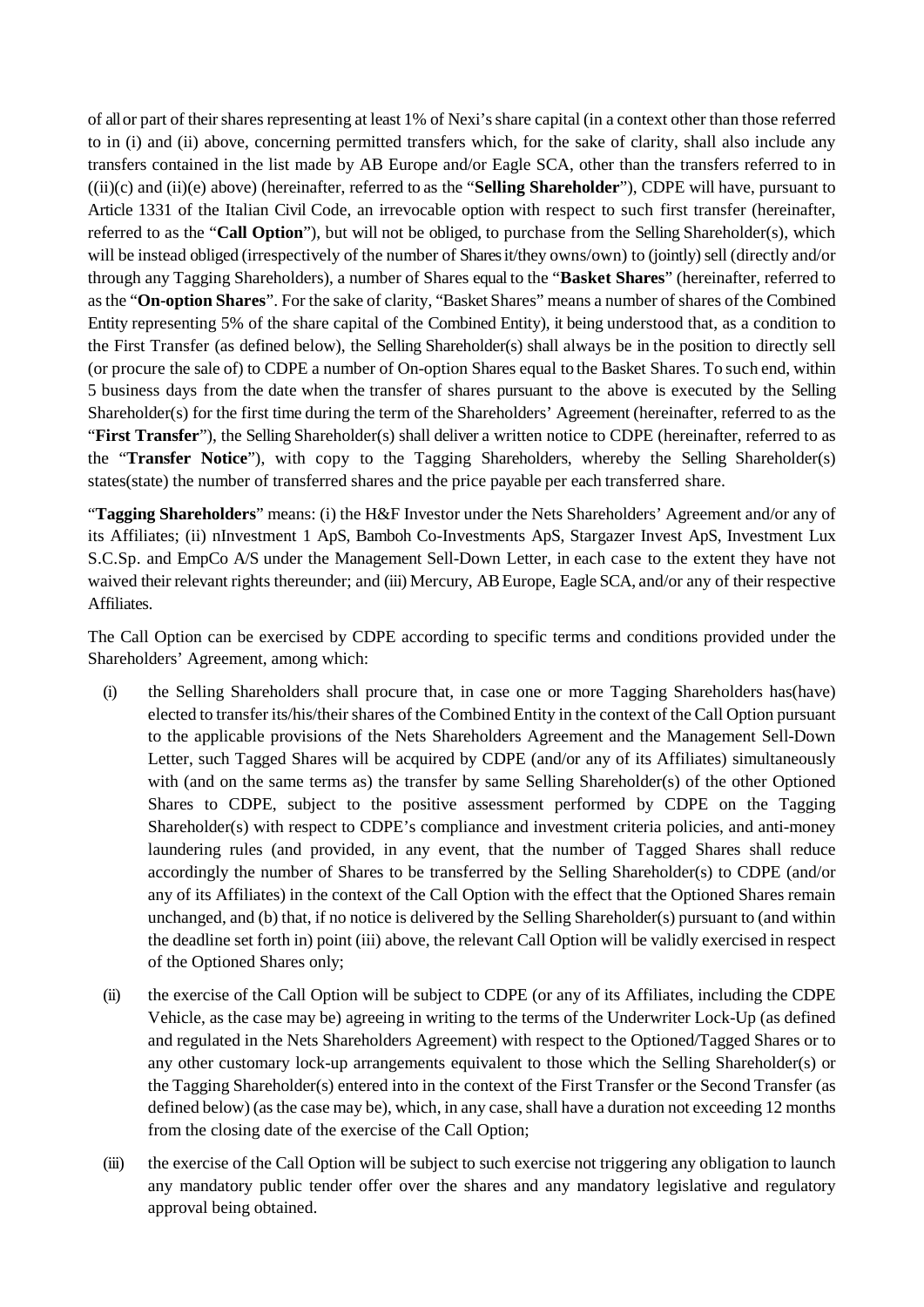"**Optioned Shares**" means the number of On-Option Shares on which it is elected to unconditionally and irrevocably exercise the Call Option, which, in any case, shall not be less than 2.5% of the Combined Entity's share capital. "**Tagging Shares**" means the number of shares of the Combined Entity which each Tagging Shareholder is entitled to transfer to CDPE pursuant to the applicable provisions of the Nets Shareholders' Agreement and the Management Sell-Down Letter.

The procedure related to the exercise of the Call Option will apply, *mutatis mutandis*, also in case, following completion of the First Transfer without CDPE having exercised the Call Option (or having exercised it for a number of Optioned Shares lower than the Basket Shares), any of the Selling Shareholders further elects to make a second transfer (such further transfer, hereinafter, referred to as the "**SecondTransfer**") of all or part of its shares of the Combined Entity, representing at least 1% of the Combined Entity's share capital, it being understood that:

- (i) if in the context of the First Transfer CDPE has delivered an Exercise Notice and has acquired all the Basket Shares, the Second (and any further) Transfer by the Selling Shareholder(s) will no longer be subject to the Call Option;
- (ii) if in the context of the First Transfer CDPE has delivered an Exercise Notice and has acquired a number of Optioned Shares lower than the Basket Shares, the On-option Shares that the Selling Shareholder(s) shall be obliged to sell (directly and/or through any Tagging Shareholders) to CDPE will be equal to the difference between the Basket Shares and the Optioned Shares actually acquired by CDPE in the context of the First Transfer (hereinafter, referred to as the "**Residual On-option Shares**");
- (iii) if in the context of the First Transfer CDPE has not delivered the relevant notice and has not acquired any Optioned Shares, the Residual On-option Shares will be equal to 2.5% of the Combined Entity's share capital;
- (iv) in the context of the Second Transfer, CDPE may decide to exercise the Call Option on all (or only part of) the Residual On-Option Shares (or on all or part of the shares of the Combined Entity representing 2.5% of the Combined Entity's share capital, as the case may be under (ii) or (iii) above), it being understood and agreed that any subsequent transfer of shares by any of the Selling Shareholders shall no longer be subject to the Call Option.

Mercury and the AB Investors hereby undertake (i) not to promote, support and/or encourage any stake building strategy concerning the Combined Entity by industrial operators in digital payment systems or any of their subsidiaries, and (ii) not to seek, solicit or induce any offer by same operators/competitors or any of their Affiliates for the direct or indirect purchase of all of part of the shares owned by them. For the sake of clarity, it is agreed that any general discussion with such operators outside the scope of the above topics shall not breach the above undertakings.

Poste Italiane undertakes not to Transfer its shareholding in PSIA until the expiry of the Shareholders' Agreement. Poste Italiane, at any time until the expiry of the Shareholders' Agreement, may Transfer, in whole or in part, its shareholding in PSIA to one of its Affiliates, provided that, in order for such Transfer of the shareholding in PSIA to an Affiliate which is not yet a party to the Shareholders' Agreement to be effective, (i) the Affiliate shall undertake in writing to Transfer back the shareholding to Poste Italiane in the event that, for any reason whatsoever, it ceases to be an Affiliate of the transferor; and (ii) Poste Italiane shall do everything in its capacity to ensure that the relevant Affiliate undertakes to adhere to the Shareholders' Agreement as if it were a Party thereto by entering into one or more specific deeds of adherence with the other Parties.

## 5.6. *Other commitments*

In the event of any specific conflict between the terms and conditions of the Shareholders' Agreement and the